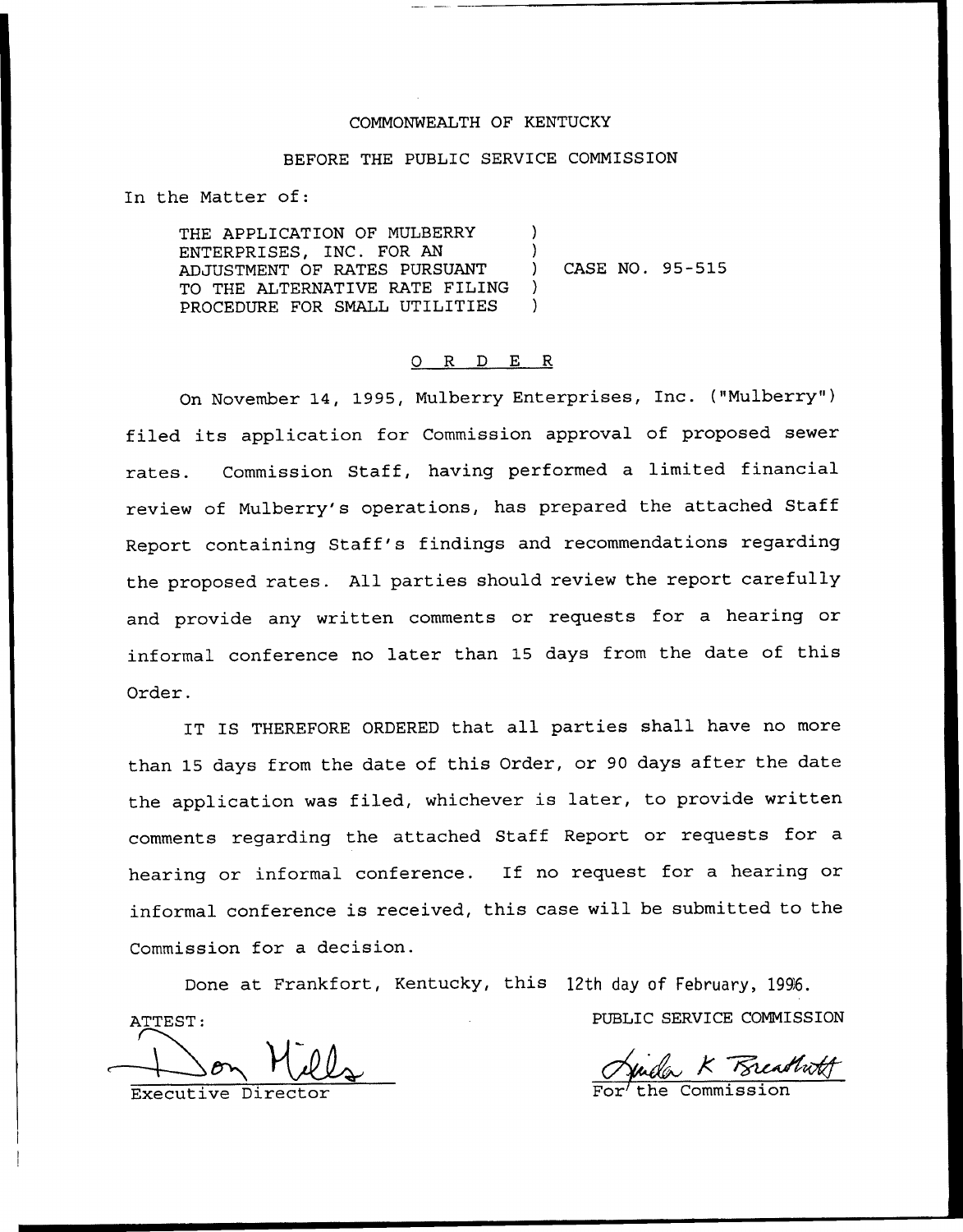#### COMMONWEALTH OF KENTUCKY

#### BEFORE THE PUBLIC SERVICE COMMISSION

In the Matter of:

THE APPLICATION OF MULBERRY ENTERPRISES, )<br>INC. FOR A RATE ADJUSTMENT PURSUANT TO INC. FOR A RATE ADJUSTMENT PURSUANT TO ) THE ALTERNATIVE RATE FILING PROCEDURE ) CASE NO. 95-515 FOR SMALL UTILITIES

#### STAFF REPORT

Prepared By: Carl Salyer Combs Public Utility Financial Analyst, Senior Water and Sewer Revenue Requirements Branch Financial Analysis Division

Prepared By: John Geoghegan Public Utility Rate Analyst Communications, Water and Sewer Rate Design Branch Rates and Research Division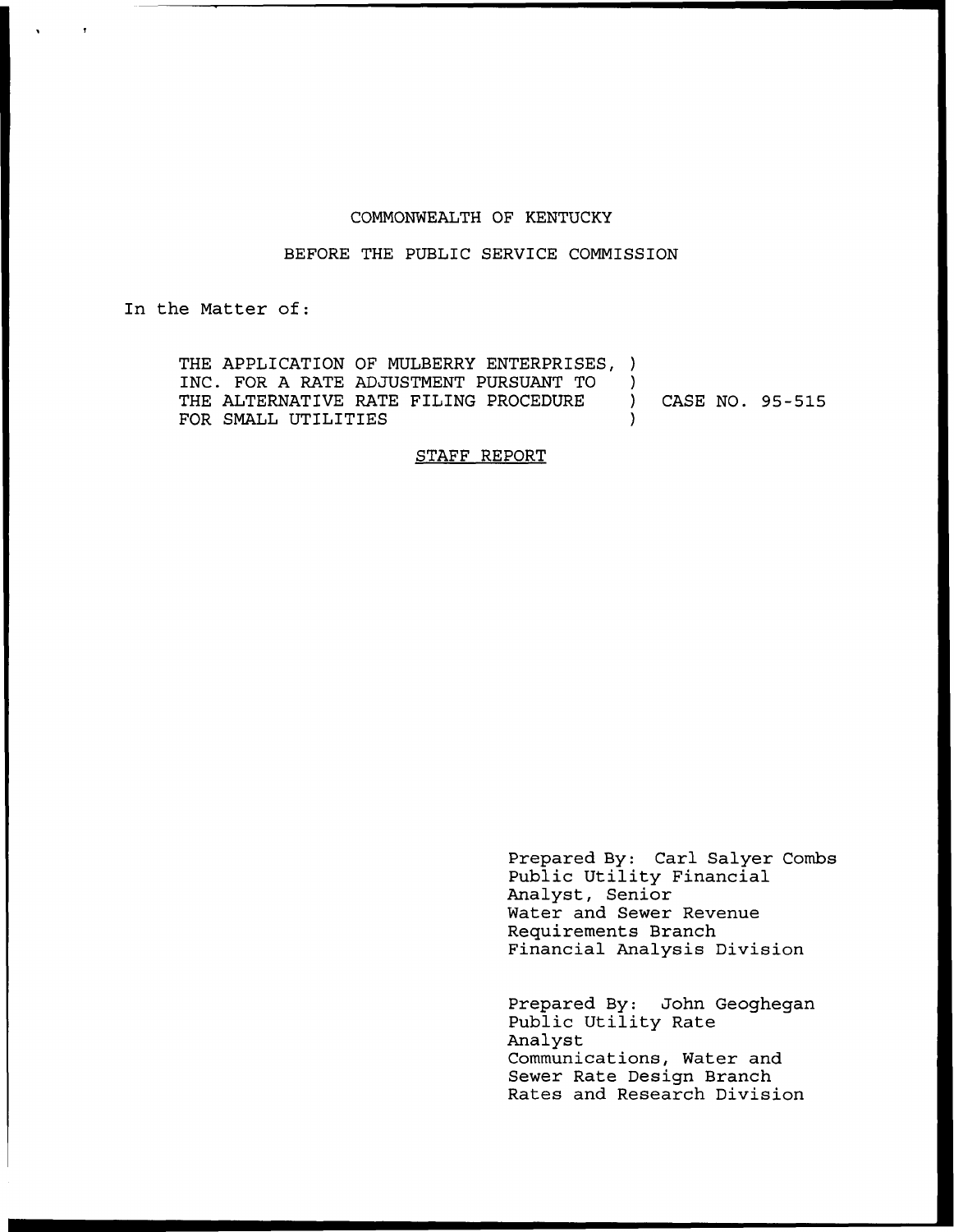#### STAFF REPORT

#### ON

#### MULBERRY ENTERPRISES, INC.

#### CASE NO. 95-515

## A. Preface

On November 14, 1995, Mulberry Enterprises, Inc. ("Mulberry" ) filed an application with the Commission seeking to increase its sewer rate pursuant to the Alternative Rate Filing Procedure for Small Utilities. The proposed rate would generate approximately \$ 18,557 annually in additional revenues, an increase of 54.7 percent over normalized test-year revenues of \$33,858.

In order to evaluate the requested increase, the Commission Staff ("Staff") chose to perform a limited financial review of Mulberry's operations for the test period, calendar year 1994. Since Mulberry requested and received Staff assistance in preparing this application, Staff's review was done prior to the filing of the application. Carl Salyer Combs of the Commission's Division of Financial Analysis is responsible for the preparation of this Staff Report except for the determination of Operating Revenue and Rate Design, which were prepared by John Geoghegan of the Commission's Division of Rates and Research.

During the course of the review, Mulberry was informed that all proposed adjustments to test-year expenses must be supported by some form of documentation, such as an invoice, or that all such adjustments must be known and measurable. Based upon the findings of this report, Staff recommends that Mulberry be authorized to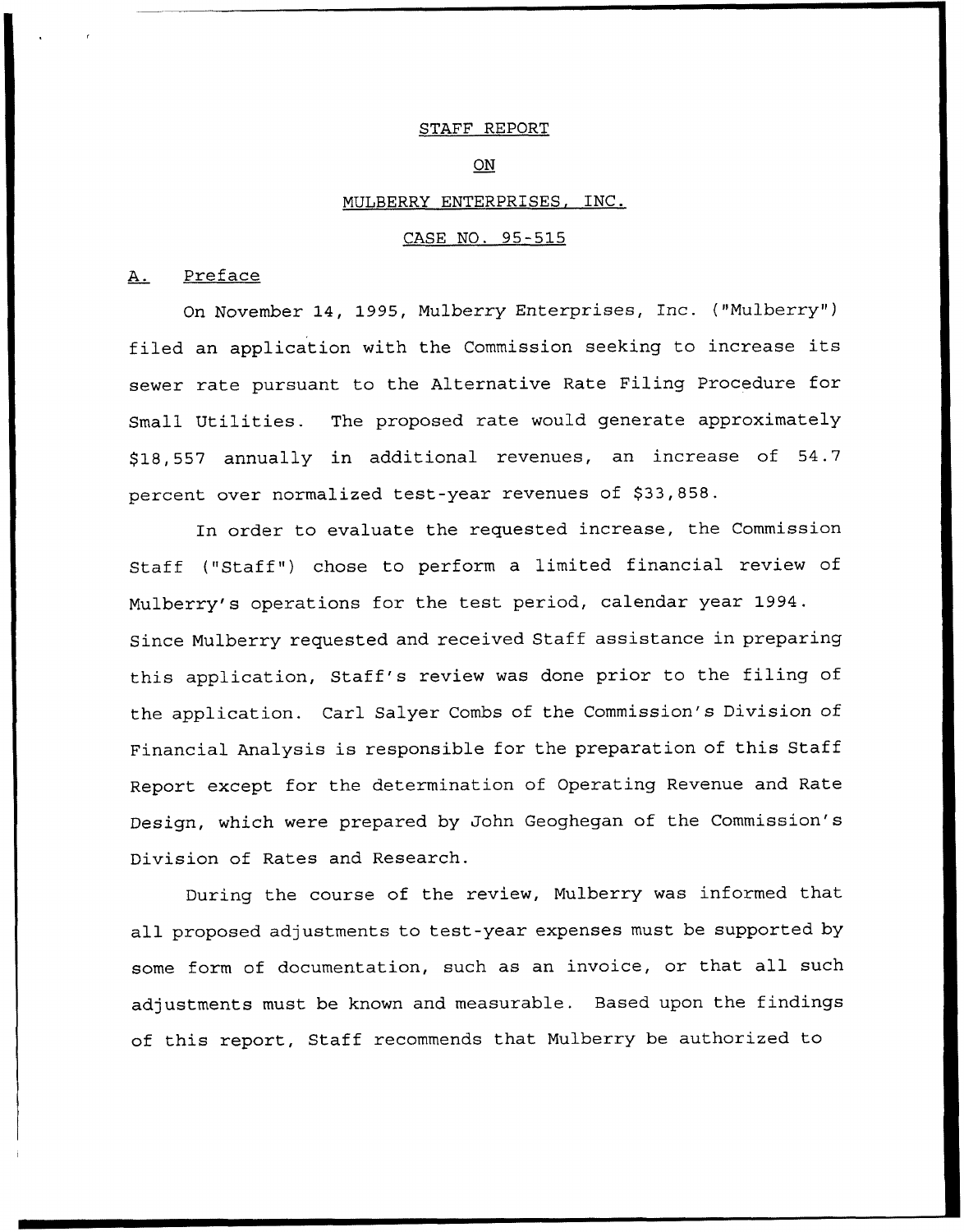increase its annual operating revenue by \$18,505 over normalized revenues of  $$33,858$ .

#### **Scope**

The scope of the review was limited to obtaining information to determine whether reported test-period operating revenue and expenses were representative of normal operations. Insignificant or immaterial discrepancies were not pursued and are not addressed herein.

# B. Analysis of Operating Revenue and Expenses

## Operating Revenue

Mulberry's <sup>1994</sup> annual report indicates that it had revenue from rates during the test year of \$33,397. A calculation of its revenue from rates for 1994 based on its year-end number of customers (198 customers x 12 months x  $$14.25$  per month) yields a normalized revenue figure of \$33,858, a difference of \$461 over test year reported revenue.

## Operating Expenses

Mulberry reported test-period operating expenses of \$37,598 which it proposed to increase by \$7,381. Staff's recommendations and Mulberry's proposed adjustments are discussed in the following sections:

#### Management Fee

Mulberry reported no test-year management fee, but proposed an annual fee of \$3,600. The Commission's normal practice in cases involving small sewer utilities is to allow an annual management fee. The management duties of Mulberry's manager are comparable to

3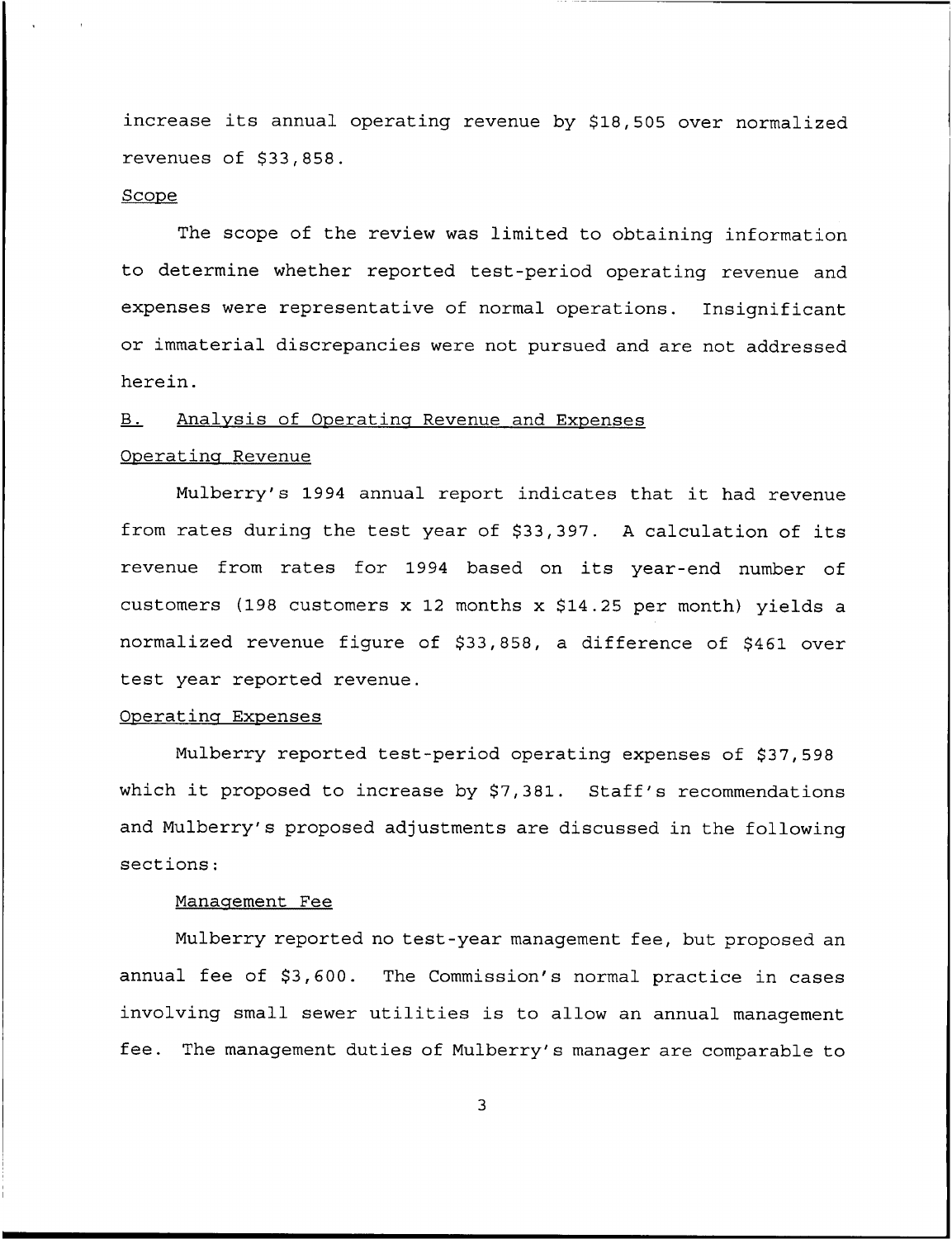the general oversight responsibilities of a water district commissioner. According to KRS 74.020 (6), a water district commissioner shall receive annual compensation of not more than \$ 3,600. Staff is of the opinion that such an amount is appropriate in this instance and recommends inclusion of an annual management fee of \$3,600 for rate-making purposes.

### Chemicals Exoense

Mulberry reported no test-year chemicals expense. However, a review of invoices revealed that test-year purchases of chemicals totaling \$657 had been included in an account for miscellaneous supplies and expenses. Staff is of the opinion that expenditures for chemicals should be charged to the chemicals expense account, and therefore recommends that annual chemicals expense of \$657 be included for rate-making purposes.

## Miscellaneous Supplies and Expenses

Mulberry reported test-year miscellaneous supplies and expenses of \$1,788. As mentioned previously in the section on chemicals expense, Staff recommends reclassification of test-year charges of \$657 for chemicals to the chemicals expense account.

Mulberry proposed an adjustment to this account to reflect increased testing fees. The adjustment is based upon more stringent requirements by the Kentucky Natural Resources and Environmental Protection Cabinet ("Natural Resources" ). Mulberry provided <sup>a</sup> copy of <sup>a</sup> letter from Natural Resources which specifies the frequency of testing required for each of Mulberry's sewage treatment plants.

 $\overline{\mathbf{4}}$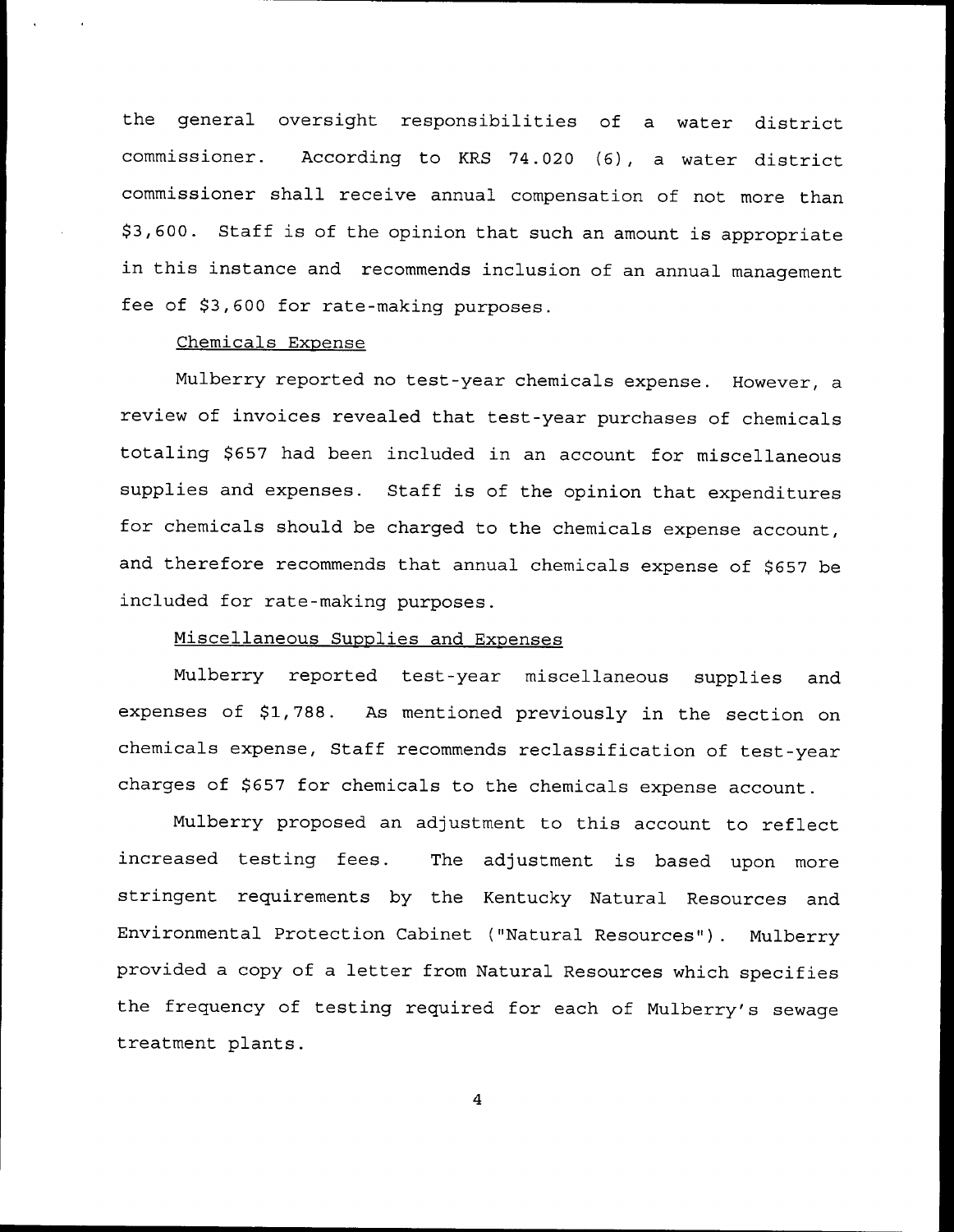Since both the annual number of tests required by Natural Resources and the cost per test performed by McCoy & McCoy are known, Staff recommends inclusion of annual miscellaneous supplies and other expenses of  $$3,499<sup>1</sup>$  for rate-making purposes.

### Internal Supervision Expense

Mulberry reported test-year internal supervision expense of \$ 13,770 which represents wages paid to Paul Mulberry, the owner of the utility. In addition to managing the utility, Mr. Mulberry performs all of the maintenance duties, both routine and non-routine in nature. According to a maintenance log kept by Mr. Mulberry, he worked 1377 hours during 1994 and was compensated at the rate of \$10 per hour.

In support of test-year wages, Mulberry provided a written quote from Noel Norton, <sup>a</sup> licensed Class III operator, to provide maintenance services for Mulberry's three treatment plants. Mr. Norton currently operates Willowcrest Development Corporation's treatment plant and is also an operator for the City of Georgetown's wastewater treatment plant. Mr. Norton's annual charge to maintain Mulberry's plants would be \$21,000.

Staff is of the opinion that Mr. Mulberry's test-year compensation is reasonable and recommends inclusion of annual internal supervision expense of \$13,770 for rate-making purposes.

Edgewood - weekly testing;  $$51.45 \times 52$  weeks =  $$2,675.40$ <br>Farmgate - monthly testing;  $$51.45 \times 12$  months =  $$17.40$ Farmgate - monthly testing;  $$51.45 \times 12$  months = 617.40<br>Meadowbrook - quarterly testing:  $$51.45 \times 4$  quarters = 205.80 Meadowbrook - quarterly testing;  $$51.45 \times 4$  quarters = 205.80<br>Total annual expense  $$3,498.60$ Total annual expense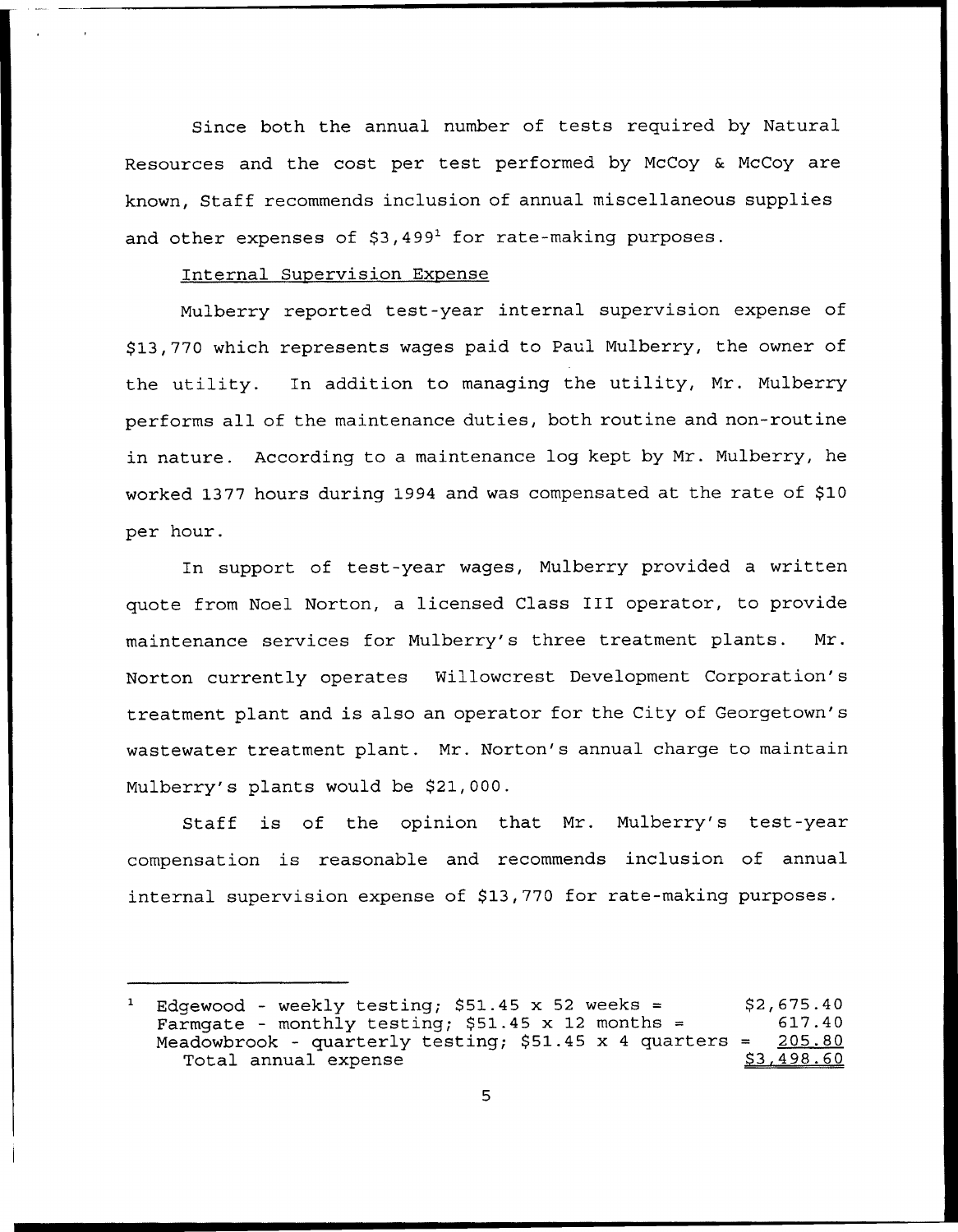### Office Supplies and Other Expenses

Mulberry reported test-year office supplies and other expenses of \$365. A review of invoices and canceled checks revealed a payment of \$386 (an amount close to the reported total of \$365) for various items. However, the check carried a 1993 date and, therefore, should not have been included with 1994 expenses.

A test-year payment of \$41 for postage and other such office supplies could properly have been charged to this account. Therefore, Staff recommends inclusion of annual office supplies and other expenses of \$41 for rate-making purposes.

### Transportation Expense

Mulberry reported no test-year transportation expense, but provided statements from oil companies and canceled checks to document test-year gasoline purchases of \$1,846. According to Mulberry, the vehicle for which gasoline purchases were made was used <sup>80</sup> percent of the time for utility business. Thus, Staff recommends inclusion of annual transportation expense of  $$1,477^2$ for rate-making purposes.

## Miscellaneous General Exoense

Mulberry reported miscellaneous general expense of \$45. As mentioned previously in the section on office supplies and other expenses, a test-year payment of \$41 was made for postage, etc. It appears that \$45 was mistakenly reported rather than the correct amount of \$41. Furthermore, the \$41 charge has already been included for rate-making purposes in the aforementioned account.

 $3 \text{ } $1,846 \text{ x } .8 = $1,477$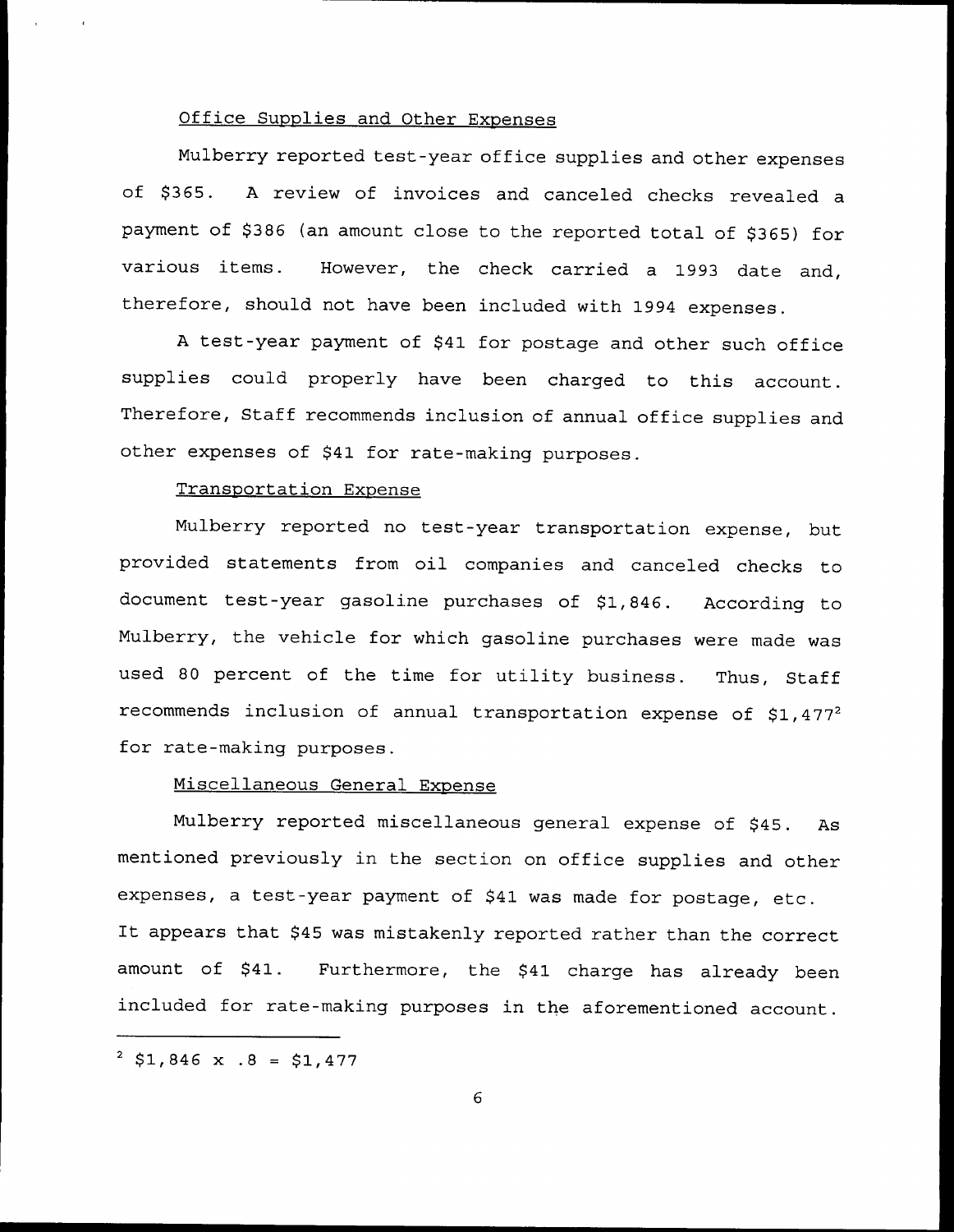Therefore, no annual miscellaneous general expense has been included for rate-making purposes.

## Depreciation Expense

Mulberry reported test-year depreciation expense of \$1,639. According to Mulberry's accountant, Mr. Robert Base, CPA, the allowable depreciation expense on non-contributed property for the test-year should have been \$108.

According to Mulberry, several items of equipment are required to bring the plants into compliance with Natural Resources standards. <sup>A</sup> letter from Natural Resources, cited previously in this report, informed Mulberry that a continuous flow monitoring device is required for the Edgewood treatment plant. Mulberry provided a copy of a cost estimate for the flow meter from Purestream, Inc. of Florence, Kentucky, which reflects a total cost (including installation) of \$5,409. According to the Commission's Engineering Division, the flow meter should be depreciated over ten years which results in annual depreciation expense of \$541.

The Commission's Engineering Division concurs with Mulberry's assertion that other items of equipment are needed. Mulberry provided copies of related cost estimates for the equipment. Those items, along with associated costs, estimated useful lives, and resulting annual depreciation expense are listed as follows:

7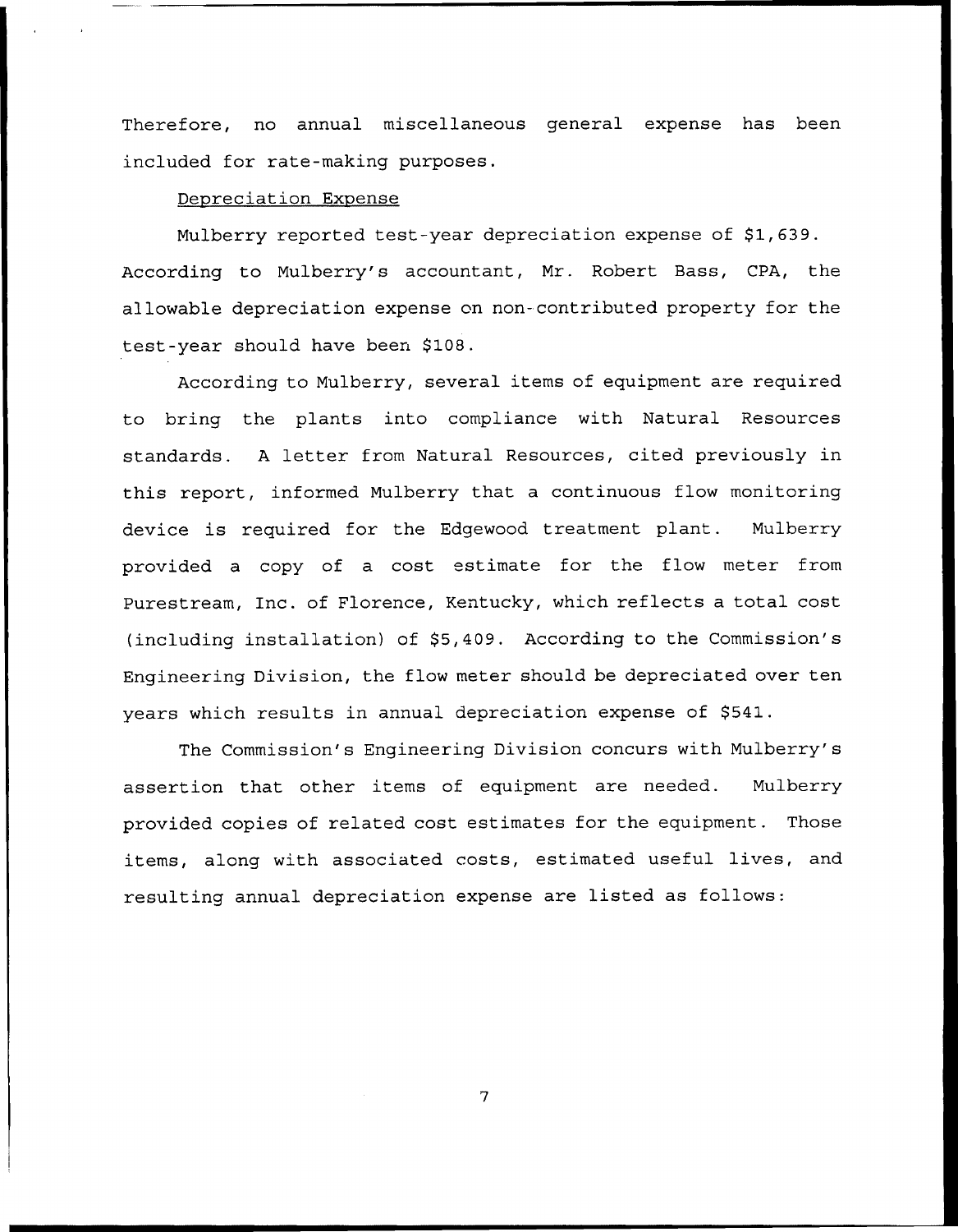| Equipment                                                  | Cost           | Est. Life           | Annual Dep. Exp. |
|------------------------------------------------------------|----------------|---------------------|------------------|
| Comminutor<br>Electrical Enclosure<br>21' 6" channel, etc. | \$2,441<br>198 | 5 years<br>10 years | 488<br>S<br>20   |
| for Farmgate plant<br>21' 6" channel, etc.                 | 684            | 3 years             | 228              |
| for Edgewood plant                                         | 684            | 3 years             | 228              |

Altogether, Staff recommends annual depreciation expense of  $$1,613<sup>3</sup>$  be included for rate-making purposes.

## Amortization Expense

Mulberry reported no test-year amortization expense, but has proposed recovery of the cost to have 50 loads of sludge hauled from the lagoon at the Edgewood treatment plant. The Commission's Engineering Division agrees that hauling 50 loads of sludge from the lagoon would be reasonable. In support of its proposal, Mulberry provided a copy of an estimate from Perry's Septic Tank Service of Frankfort, Kentucky, for \$5,000 (50 loads at \$100 per load). The Commission's Engineering Division is of the opinion that the cost of this undertaking should be amortized over 10 years. Therefore, Staff recommends inclusion of annual amortization expense of \$500 for rate-making purposes.

| Allowable Test-Year Expense | S | 108                                    |  |      |
|-----------------------------|---|----------------------------------------|--|------|
| Add:                        |   |                                        |  |      |
|                             |   | Ann. Dep. Exp. on Flow Meter           |  | 541  |
|                             |   | Ann. Dep. Exp. on Comminutor           |  | 488  |
|                             |   | Ann. Dep. Exp. on Electrical Enclosure |  | -20  |
|                             |   | Ann. Dep. Exp. on Channel for Edgewood |  | 228  |
|                             |   | Ann. Dep. Exp. on Channel for Farmgate |  | 228  |
|                             |   | Total Annual Depreciation Exp.         |  | ,613 |

8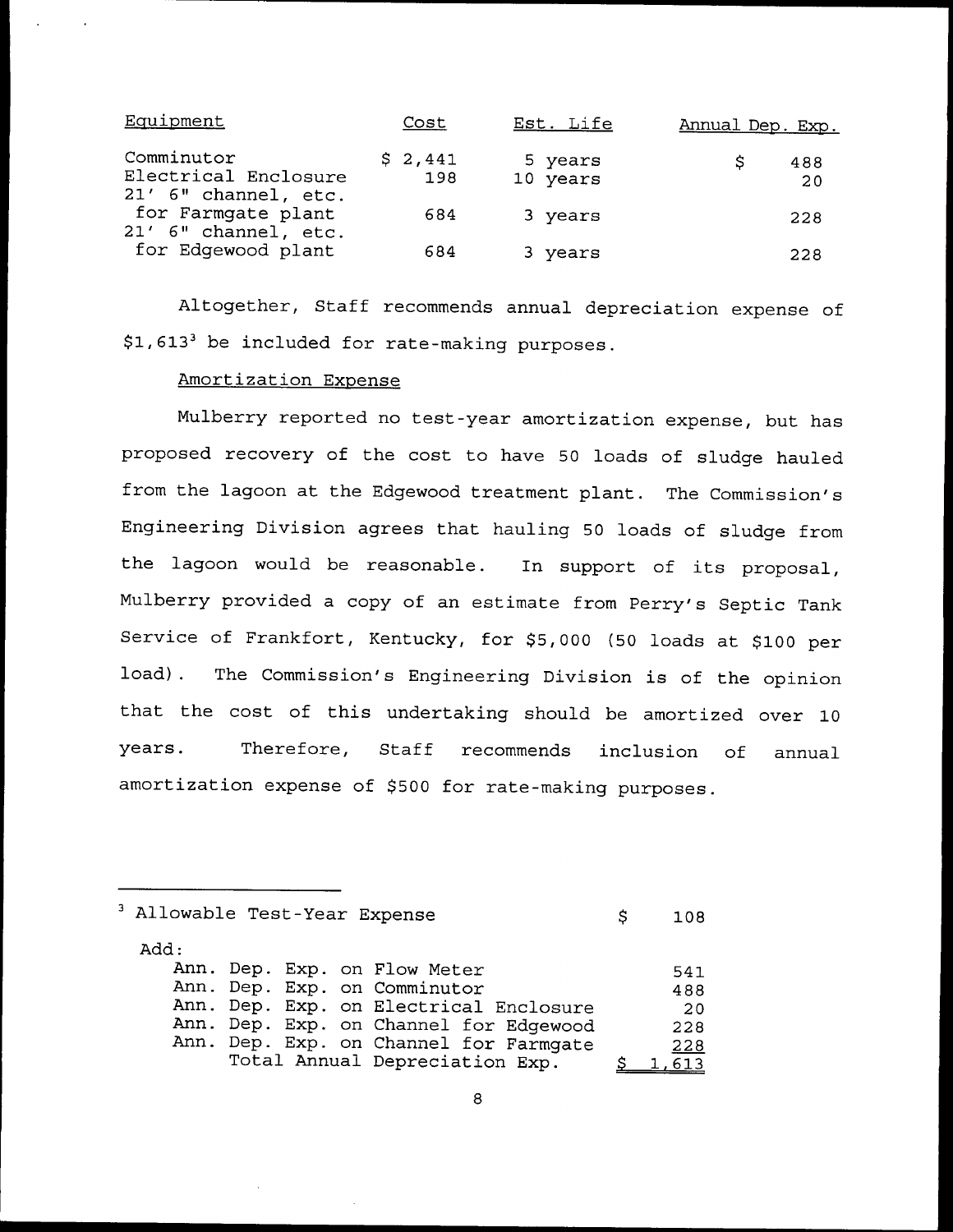## Taxes Other Than Income Taxes

Nulberry reported taxes other than income taxes expense of \$1,659. Staff's review found support for test-year charges to this account of \$1,490 and recommends inclusion of annual taxes other than income taxes expense of \$1,490 for rate-making purposes.

## Operations Summarv

Based on the recommendations of Staff contained in this report, Mulberry's operating statement would appear as follows:

|                             |                | Test Period<br>Application | Recommended<br>Adjustments |               | Test Year<br><u>Adjusted</u> |                   |
|-----------------------------|----------------|----------------------------|----------------------------|---------------|------------------------------|-------------------|
| OPERATING REVENUE           | \$             | 33,397                     | \$                         | 461           | S.                           | 33,858            |
| OPERATING EXPENSES:         |                |                            |                            |               |                              |                   |
| Owner/Mgmt. Fee             | \$             | $-0-$                      | \$                         | 3,600         | \$                           | 3,600             |
| Sludge Hauling              |                | 900                        |                            | $-0-$         |                              | 900               |
| Water Cost                  |                | 610                        |                            | $-0-$         |                              | 610               |
| Rent                        |                | 2,700                      |                            | $-0-$         |                              | 2,700             |
| Electricity                 |                | 7,576                      |                            | $-0-$         |                              | 7,576             |
| Chemicals                   |                | $-0-$                      |                            | 657           |                              | 657               |
| Misc. Supplies & Exp.       |                | 1,788                      |                            | 1,711         |                              | 3,499             |
| Internal Supervision        |                | 13,770                     |                            | $-0-$         |                              | 13,770            |
| Maint. of Collection System |                | 230                        |                            | $-0-$         |                              | 230               |
| Agency Collection Fee       |                | 5,009                      |                            | $-0-$         |                              | 5,009             |
| Office Supplies & Other     |                | 365                        |                            | 324)          |                              | 41                |
| Outside Services            |                | 1,307                      |                            | $-0-$         |                              | 1,307             |
| Transportation              |                | $-0-$                      |                            | 1,477         |                              | 1,477             |
| Misc. General               |                | 45                         |                            | 45)           |                              | $-0-$             |
| Depreciation                |                | 1,639                      |                            | 26)           |                              | 1,613             |
| Amortization                |                | $-0-$                      |                            | 500           |                              | 500               |
| Taxes Other Than Income     |                | <u>1,659</u>               |                            | <u>169)</u>   |                              | 1,490             |
| Total Operating Exp.        | \$             | 37,598                     | $\mathfrak{S}$             | 7,381         | <u>হ</u>                     | <u>44,979</u>     |
| OPERATING INCOME            | $\overline{s}$ | 4,201)                     | \$                         | 6,920         | \$(                          | 11, 121)          |
| OTHER INCOME                |                |                            |                            |               |                              |                   |
| Interest & Dividend         |                | 54                         |                            | $-0-$         |                              | 54                |
| NET<br>INCOME               | <u>\$</u>      | <u>4,147)</u>              | S                          | <u>6,920)</u> |                              | <u>\$(11,067)</u> |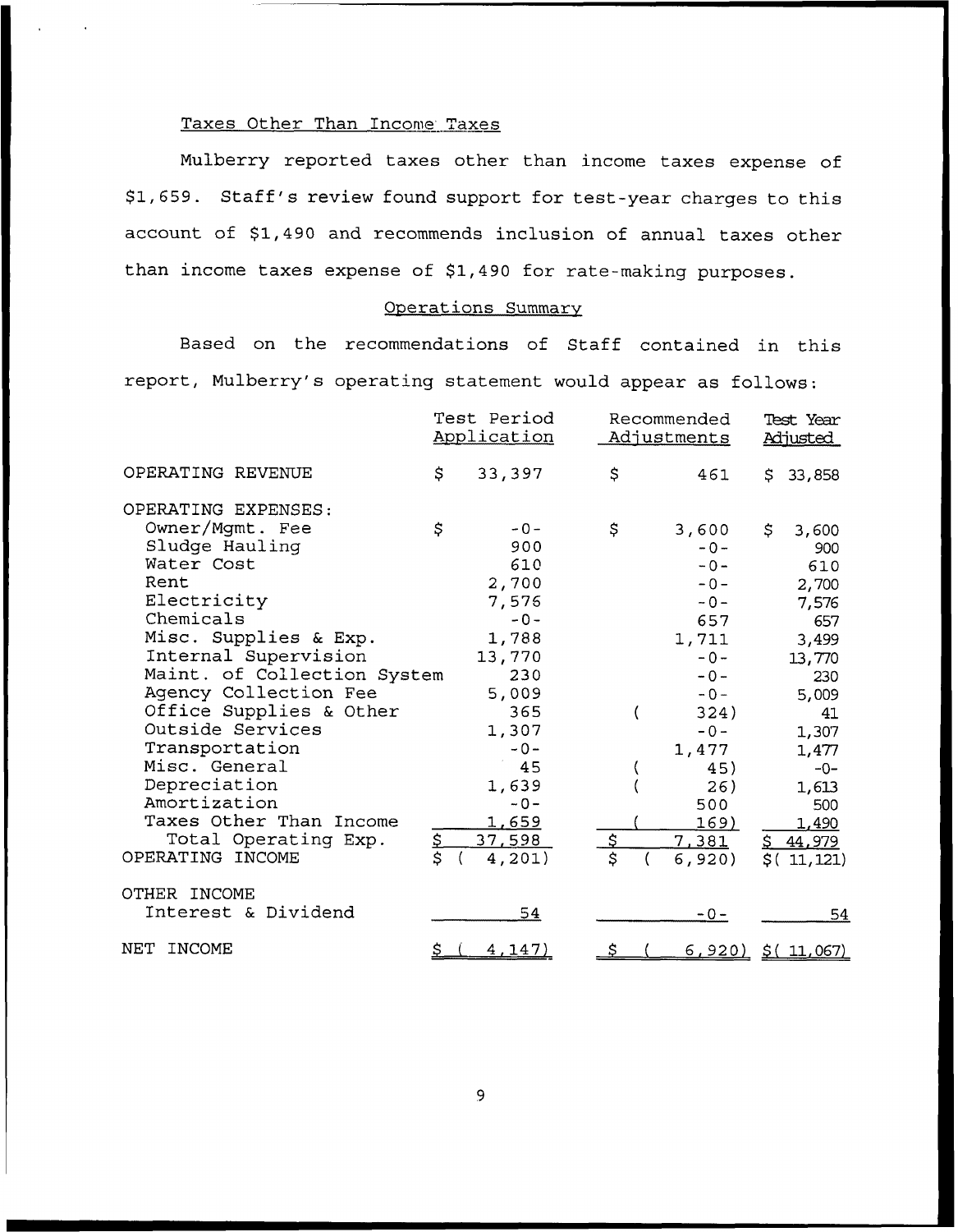## C. Revenue Requirements Determination

The approach frequently used by the Commission to determine revenue requirements for small, privately-owned utilities is the calculation of an operating ratio.4

This approach is used primarily when there is no basis for <sup>a</sup> rate-of-return determination or due to the fact that the cost of the utility plant has been recovered fully, or largely, through the receipt of contribut'ons, either in the form of grants or donated property. As Mulberry fits this description, Staff recommends use of an operating ratio for determining revenue requirements. The ratio generally used by the Commission in order to provide for equity growth is <sup>88</sup> percent. In this instance, use of an <sup>88</sup> percent after-tax operating ratio applied to the adjusted test-year operating expense results in a total revenue requirement of \$52,417

Operating ratio <sup>=</sup> operating expense/operating revenue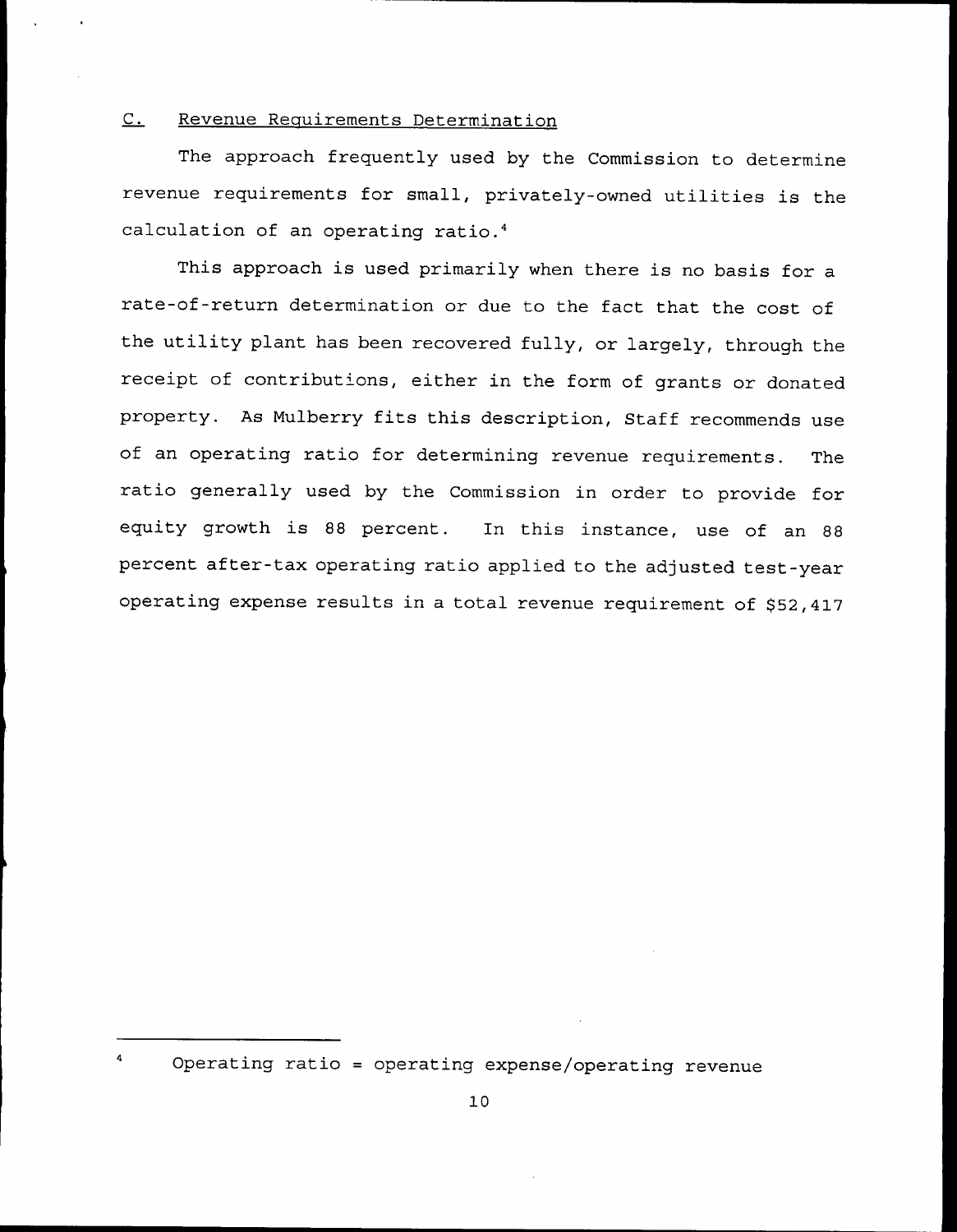and increased revenues of  $$18,505.^5$  Therefore, Staff recommends an increase of \$18,505 in annual revenues.

### D. Rate Design

In its application, Mulberry filed <sup>a</sup> schedule of present and proposed rates. Staff is of the opinion that the present flat rate design is reasonable. Mulberry did not propose to change its present rate design, therefore, any change in revenue in this case will be added to or subtracted from the existing rate structure. The rate set out in Appendix A will produce \$52,417 annually.

Adjusted Operating Expense/Operating Ratio Required Operating Revenue Exclusive of Provision for Income Taxes  $$44,979/.88$ \$ 51,112 Required Operating Revenue without Tax Provision<br>Less: Adju Adjusted Operating Expense Net Operating Income Exclusive of Provision for Income Taxes \$ 51, 112 (44,979)  $$6,133$ Net Operating Income Exclusive of Provision for Income Taxes/Complement of Composite Tax Rate Net Operating Income Inclusive of Provision for Income Taxes Adjusted Operating Expense Add: Net Operating Income with Income Tax Provision Revenue Requirement Inclusive of Income Tax Provision Revenue Requirement Less: Adjusted Test-Year Operating Revenues Less: Other Income Amount of Increase Required  $$6, 133/.8245$  $$7,438$ \$44,979 7,438 852,417 \$ 52,417 (33, 858) ( 54) 818,505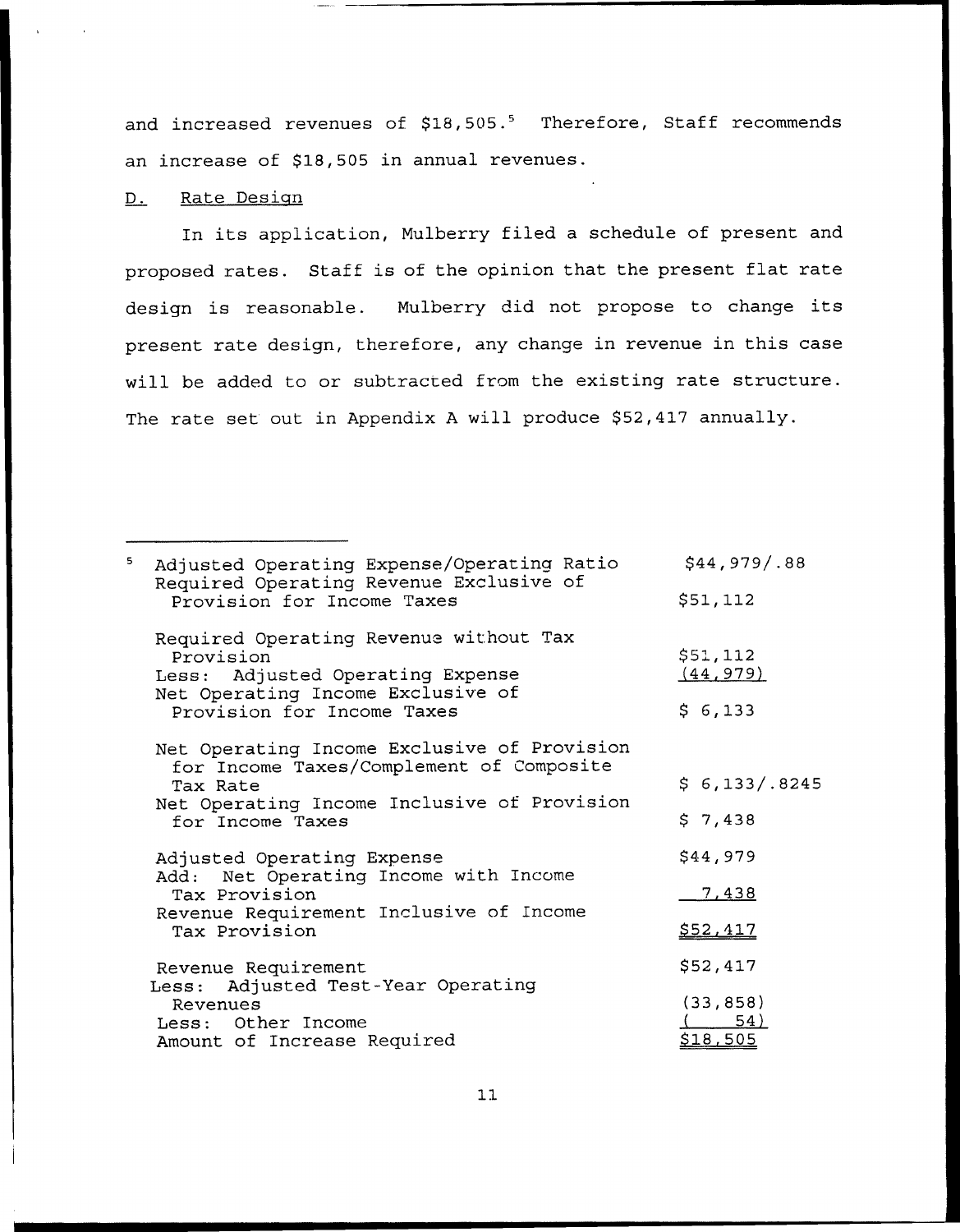# E. Signatures

Prepared By: Carl Salyer Combs Public Utility Financia Analyst, Senior Water and Sewer Revenue Requirements Branch Financial Analysis Division

Prepared By: /John Geoghega Public Utility Rate Analys Communications, Water and Sewer Rate Design Branch Rates and Research Division